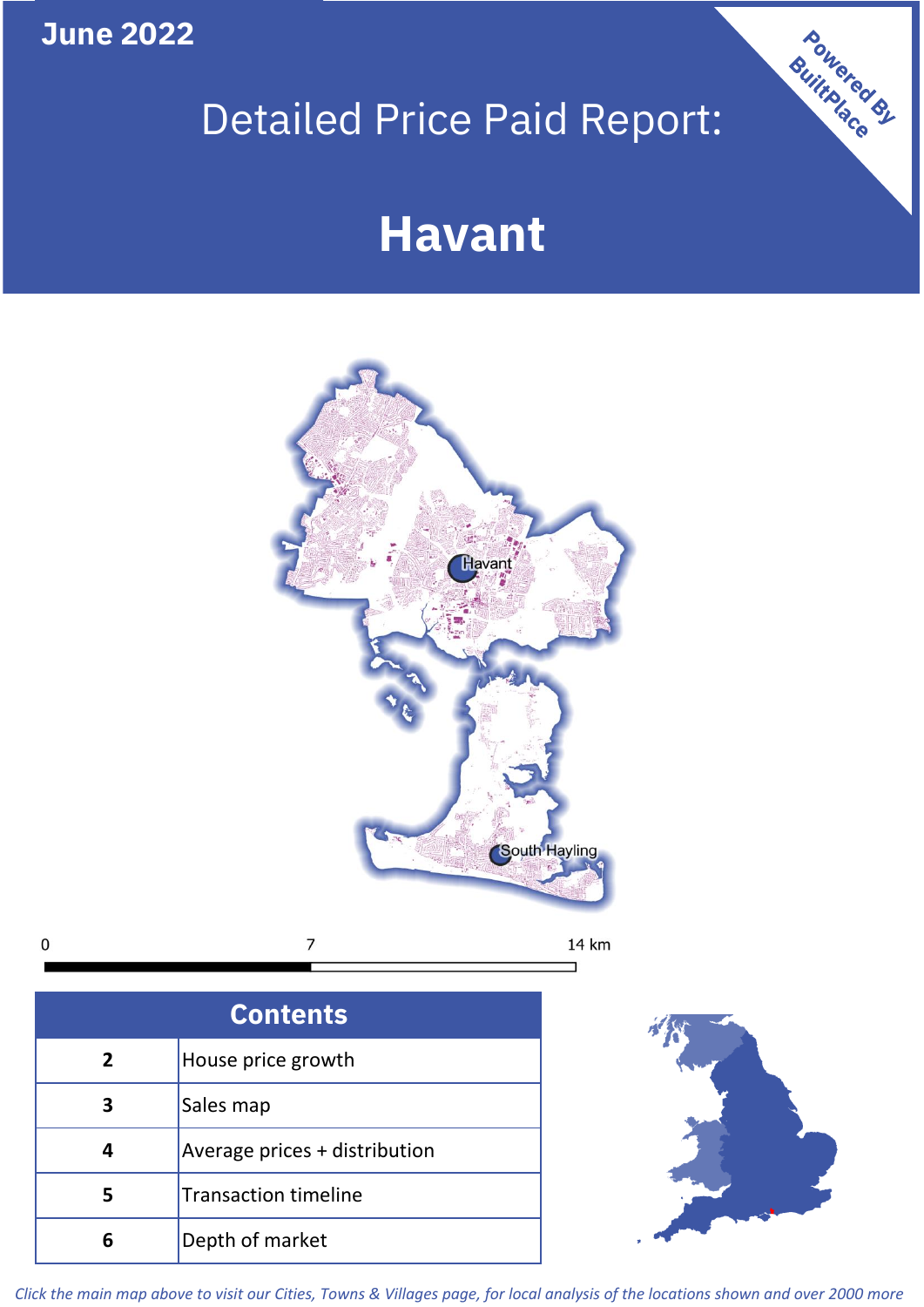## **Headline Data**

|                     | <b>Current level</b> | 3 month  | <b>Annual</b> | '5 year  | 10 year |
|---------------------|----------------------|----------|---------------|----------|---------|
| <b>House prices</b> | £320,228             | 3.0%     | 12.5%         | 26.7%    | 71.3%   |
| <b>Transactions</b> | 1,998                | $-12.7%$ | 19.6%         | $-11.7%$ | 42.3%   |

## **House Price Growth (April 2022 data)**

#### *Annual Change in House Prices*



House prices in Havant grew by 12.5% in the 12 months to April 2022 (based on 3-month smoothed data). By comparison national house prices grew by 10.7% and prices in the South East grew by 11.5% over the same period.

Havant house prices are now 59.0% above their previous peak in 2007, compared to +60.7% for the South East and +52.9% across England.



#### *Year-To-Date Change in House Prices, December to April*

Local prices have grown by 5.3% in 2022 so far, compared to growth of 2.0% over the same period last year.

#### *Source: OS OpenData; UK House Price Index (Contains HM Land Registry data © Crown copyright)*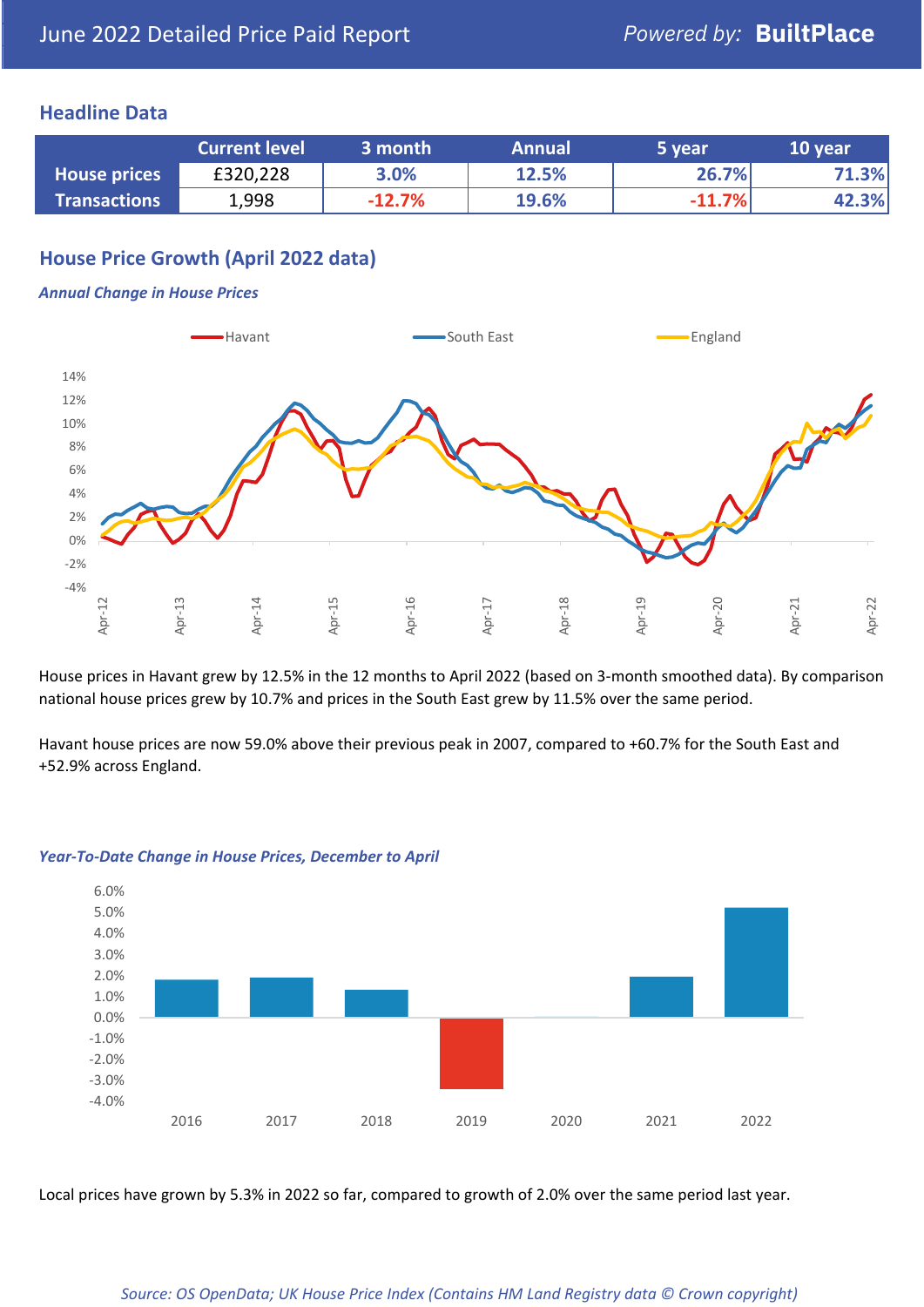## **House Price Map**

*12 months to April 2022*



*Each point is one postcode, coloured by the average value relative to all sales in this local authority (price bands are LA-specific quintiles).*

## **Map Key**

| Min      | Max      |                            |
|----------|----------|----------------------------|
| Up to    | £216,000 | 1st quintile / lowest 20%  |
| £216,000 | £268,000 | 2nd quintile               |
| £268,000 | £336,000 | 3rd quintile               |
| £336,000 | £430,000 | 4th quintile               |
| £430,000 | and over | 5th quintile / highest 20% |

*Source: OS OpenData; UK House Price Index (Contains HM Land Registry data © Crown copyright)*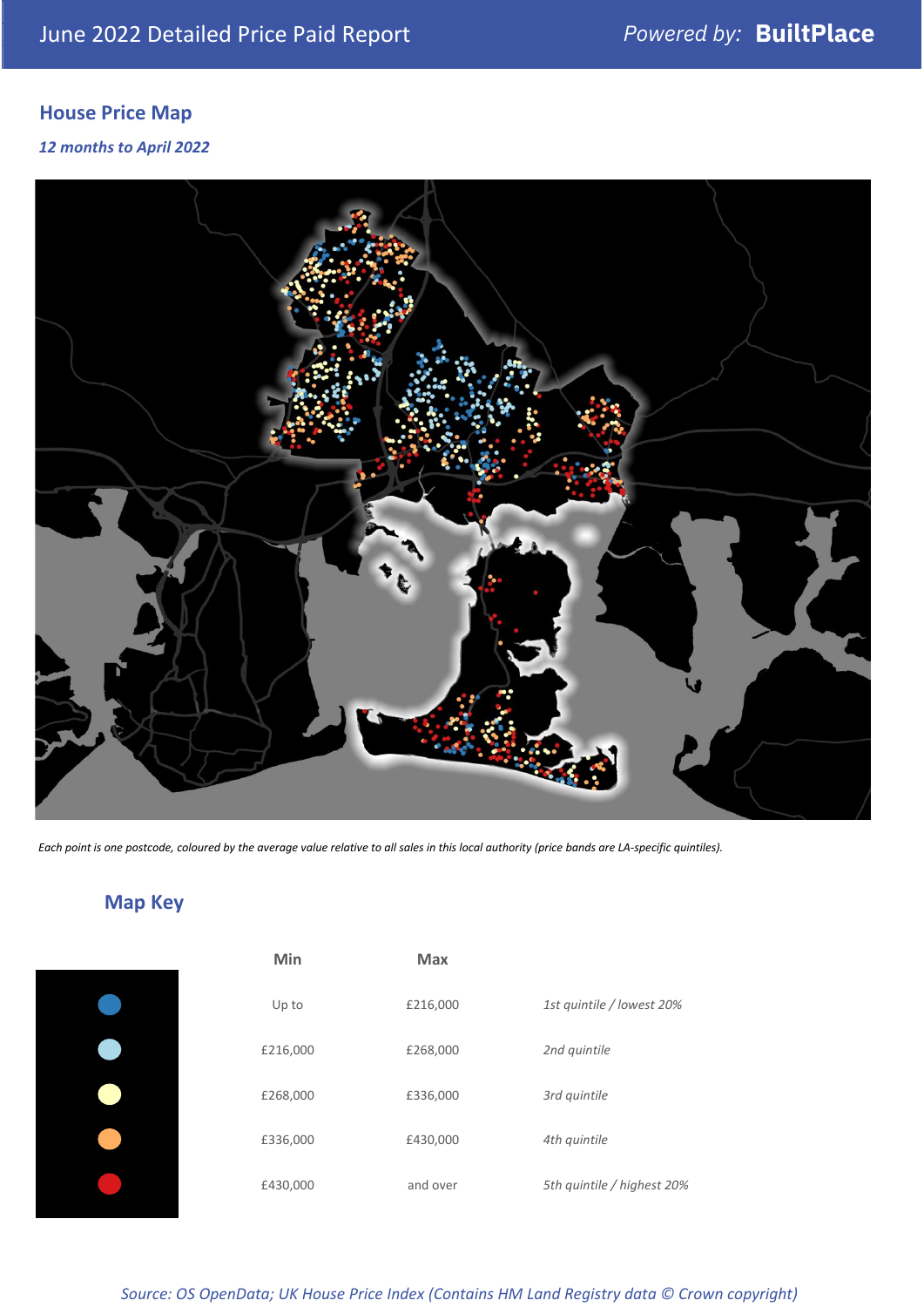## **Average House Price by Property Type**

#### *12 months to April 2022*



|                 | <b>New</b>           | <b>Second hand</b> |  |  |
|-----------------|----------------------|--------------------|--|--|
| <b>Flat</b>     | £324,844             | £172,680           |  |  |
| <b>Terraced</b> | No recorded<br>sales | £272,824           |  |  |
| Semi-detached   | No recorded<br>sales | £337,442           |  |  |
| <b>Detached</b> | No recorded<br>sales | £498,461           |  |  |

## **House Price Distribution by Year**

*All properties, by price band and calendar year (2020 = year to date)*

|                    | 1997 | 2002 | 2007 | 2012 | 2017 | 2019 | 2020 |
|--------------------|------|------|------|------|------|------|------|
| <b>Under £100k</b> | 81%  | 34%  | 5%   | 6%   | 4%   | 1%   | 3%   |
| £100-200k          | 17%  | 53%  | 50%  | 51%  | 22%  | 14%  | 18%  |
| £200-300k          | 2%   | 11%  | 32%  | 30%  | 39%  | 34%  | 31%  |
| £300-400k          | 0%   | 2%   | 9%   | 8%   | 22%  | 26%  | 23%  |
| £400-500k          | 0%   | 1%   | 3%   | 2%   | 8%   | 13%  | 10%  |
| <b>£500k-1m</b>    | 0%   | 0%   | 1%   | 2%   | 5%   | 9%   | 14%  |
| £1-2m              | 0%   | 0%   | 0%   | 0%   | 0%   | 1%   | 1%   |
| <b>Over £2m</b>    | 0%   | 0%   | 0%   | 0%   | 0%   | 0%   | 0%   |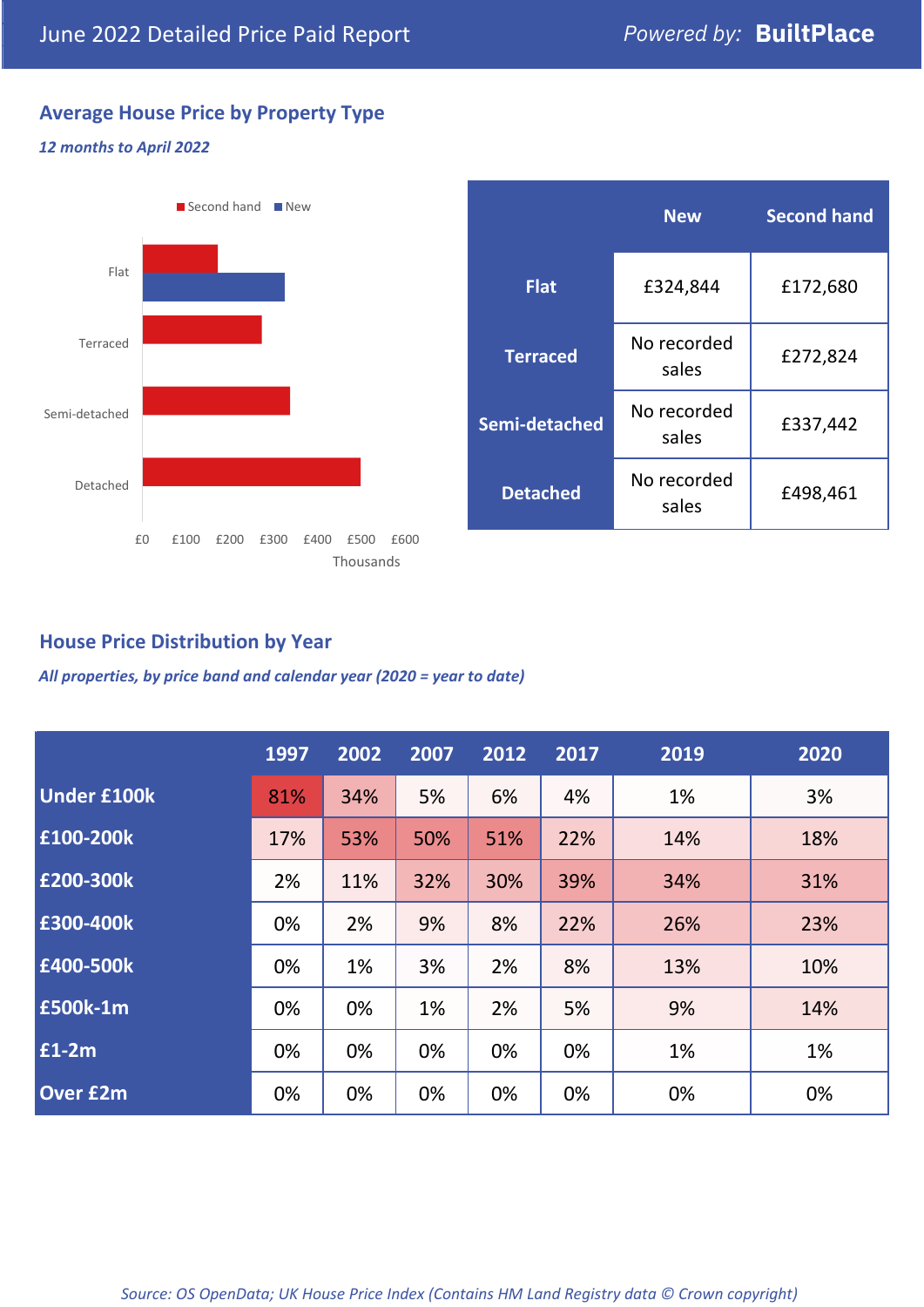## **Transactions (February 2022 data)**

*Annual Transactions, Indexed (2001-05 average = 100)*



There were 1,998 transactions in Havant during the 12 months to February 2022. This is 84% of the average from 2001- 05 and suggests activity is below pre-downturn levels.

Transactions in Havant have fallen by 11.0% since 2014, compared to changes of -9.9% for South East and -7.7% for England.



#### *Cash and New Build Sales as % of Total, by Year*

*Note: The data on this page EXCLUDES transactions identified as transfers under a power of sale/repossessions, buy-to-lets (where they can be identified by a mortgage), and transfers to non-private individuals - i.e. it comprises only Land Registry 'A' data.*